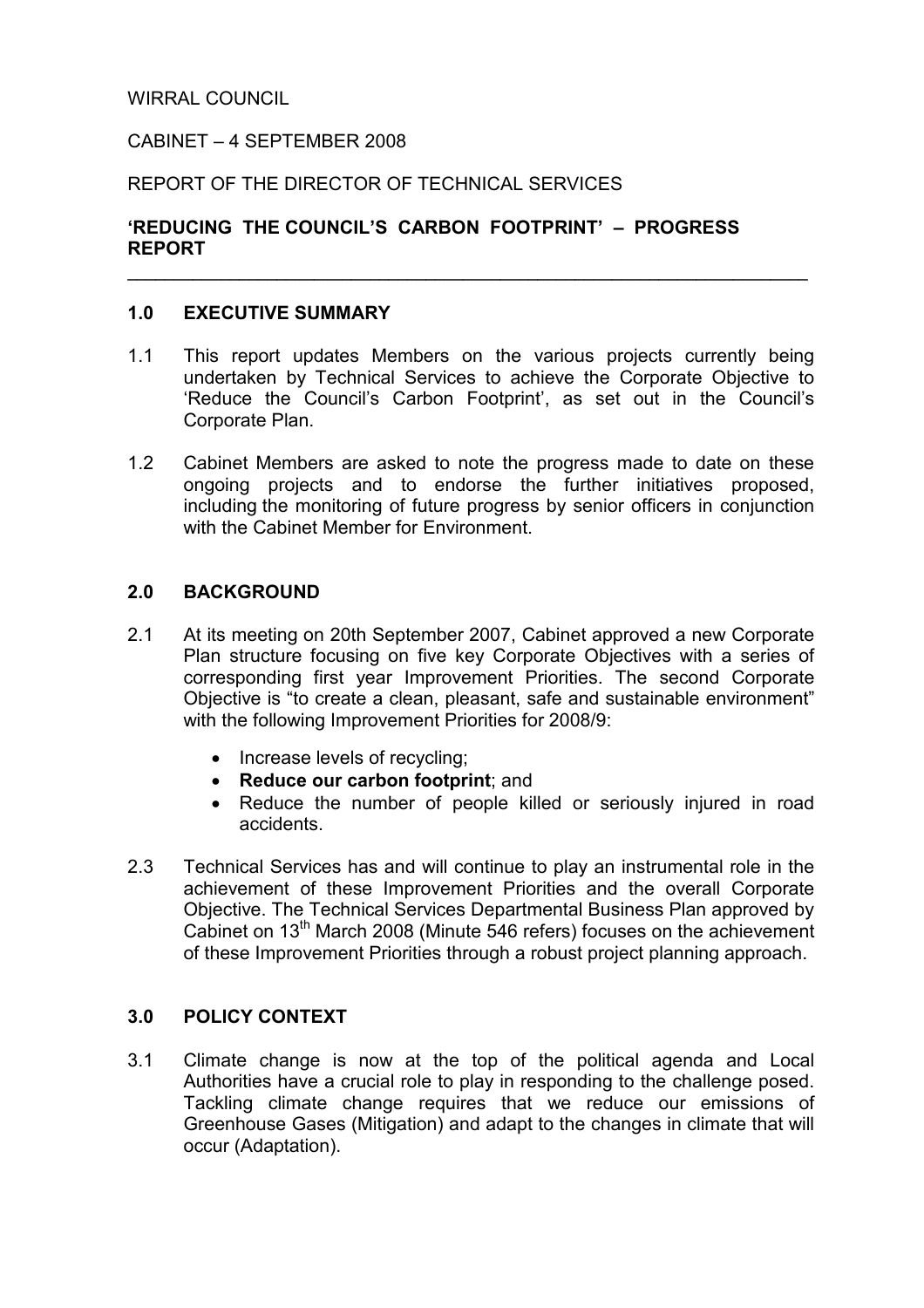- 3.2 In October 2000, Nottingham City Council launched 'The Nottingham Declaration on Climate Change'. The authorities attending the launch agreed to sign up to the Declaration as a first step in tackling climate change. Wirral attended the launch and was one of the first to sign up in 2001 - the first Merseyside authority to do so. Over 400 local authorities have signed up to date.
- 3.3 Wirral Councillors unanimously re-affirmed their support for the Nottingham Declaration in a Council Motion on the 13<sup>th</sup> February 2006, and requested Cabinet to seek reports on the way in which Wirral is working to meet this global challenge. Technical Services have taken the lead in developing a coherent approach to Climate Change mitigation and adaptation. Key achievements to date include :
	- The Nottingham Declaration Working Group was set up in April 2006 comprising officers from key areas across the Council, viz; Transport, Procurement, Waste & Recycling, LA21, Housing Strategy/Fuel Poverty, Planning, Energy sourcing and use. The inaugural meeting of the Nottingham Declaration Group took place on  $27<sup>th</sup>$  April 2006 and the group has now met on 10 occasions, with meetings approximately every six weeks.
	- On 19<sup>th</sup> October 2006, Cabinet Members endorsed the development of a Climate Change Strategy for Wirral by Councillors and Officers.
	- Nottingham Declaration Seminar & Workshops took place in October 2006 and 2007 in Birkenhead Park Pavilion, with key representatives from the Local Energy Support Programme team (LESP), GONW and Environment Agency, Consultants 'Practical Help', Council Members and key officers delivering presentations and workshops.
	- On  $20<sup>th</sup>$  June 2007, Cabinet Members agreed the Council's Climate Change Strategy and Action Plan which is consistent with, and supports a number of key National, Northwest, and Merseyside Climate Change and Sustainability strategies.
	- A Council-wide Energy Efficiency Investment Programme developed and in place since 2006, with phase 1 completed, and phases 2 and 3 ongoing.
- 3.4 Wirral's Climate Change Strategy Action Plan comprises a series of Technical Services led projects. Since implementation, these schemes have begun to reduce the Council's  $CO<sub>2</sub>$  emissions by improving our energy efficiency, reducing energy needs and improving overall environmental performance.
- 3.5 From  $1<sup>st</sup>$  April 2008 our performance in reducing Council CO<sub>2</sub> emissions will be measured by NI 185 in the Government's new National Indicator set. NI 185 will measure the progress of the reduction of  $CO<sub>2</sub>$  emissions from our buildings and transport used to deliver our various functions. The Council's  $CO<sub>2</sub>$  emissions for 2008-09 will be used as first year data to be reported in 2009. Systems are now in place to collect this data. The Council's  $CO<sub>2</sub>$  reductions from 2003/04 to date are highlighted at section 4.0.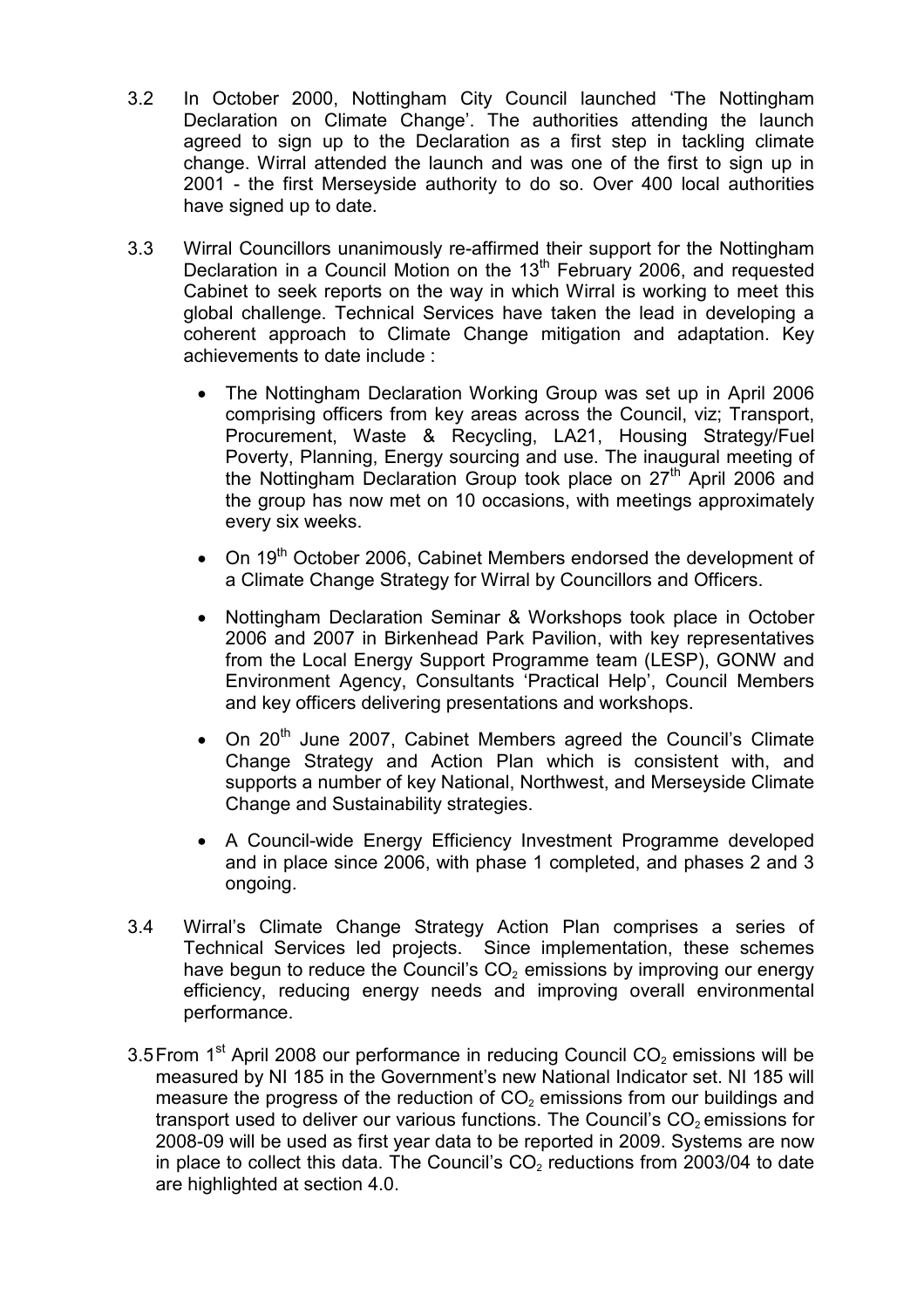## 4.0 OUR PERFORMANCE TO DATE IN REDUCING THE COUNCIL'S CARBON FOOTPRINT

4.1 The purpose of the Council's Climate Change Strategy is :

To achieve a 20% reduction in Wirral Council's carbon emissions by 2010, starting with year on year reductions in emissions from council activities, and working with residents, communities and local businesses to achieve their own reductions.

 This reduction target was based on Wirral's 2003/04 carbon emission data. The Council is therefore aiming for a  $20\%$  CO<sub>2</sub> reduction over five years, an average of 4% a year, a challenging target, but in line with the UK's Kyoto target.

4.2 Wirral's 2003/04 baseline carbon footprint was 54,170 tonnes. Our baseline carbon footprint for 2007 was 42,369 tonnes, a reduction of 22% (11,800 tonnes) from our 2003/04 footprint, and well ahead of our projected 20% target by 2010. When the carbon free green electricity is applied to the analysis the figure drops significantly to 20,157 tonnes - a reduction of 63%.

Our reduced  $CO<sub>2</sub>$  emissions breakdown between 2003/04 and 2007 is highlighted in the chart below :



#### Carbon Dioxide Emissions Between 2003-04 & 2007

4.3 This significant footprint reduction is due to the purchase of 'green electricity' for our buildings and street lighting. Whilst there is currently no reduction in the emissions from street lighting when the green electricity is omitted from the analysis, we will expect to see reductions following the introduction of street lighting efficiency measures later this year.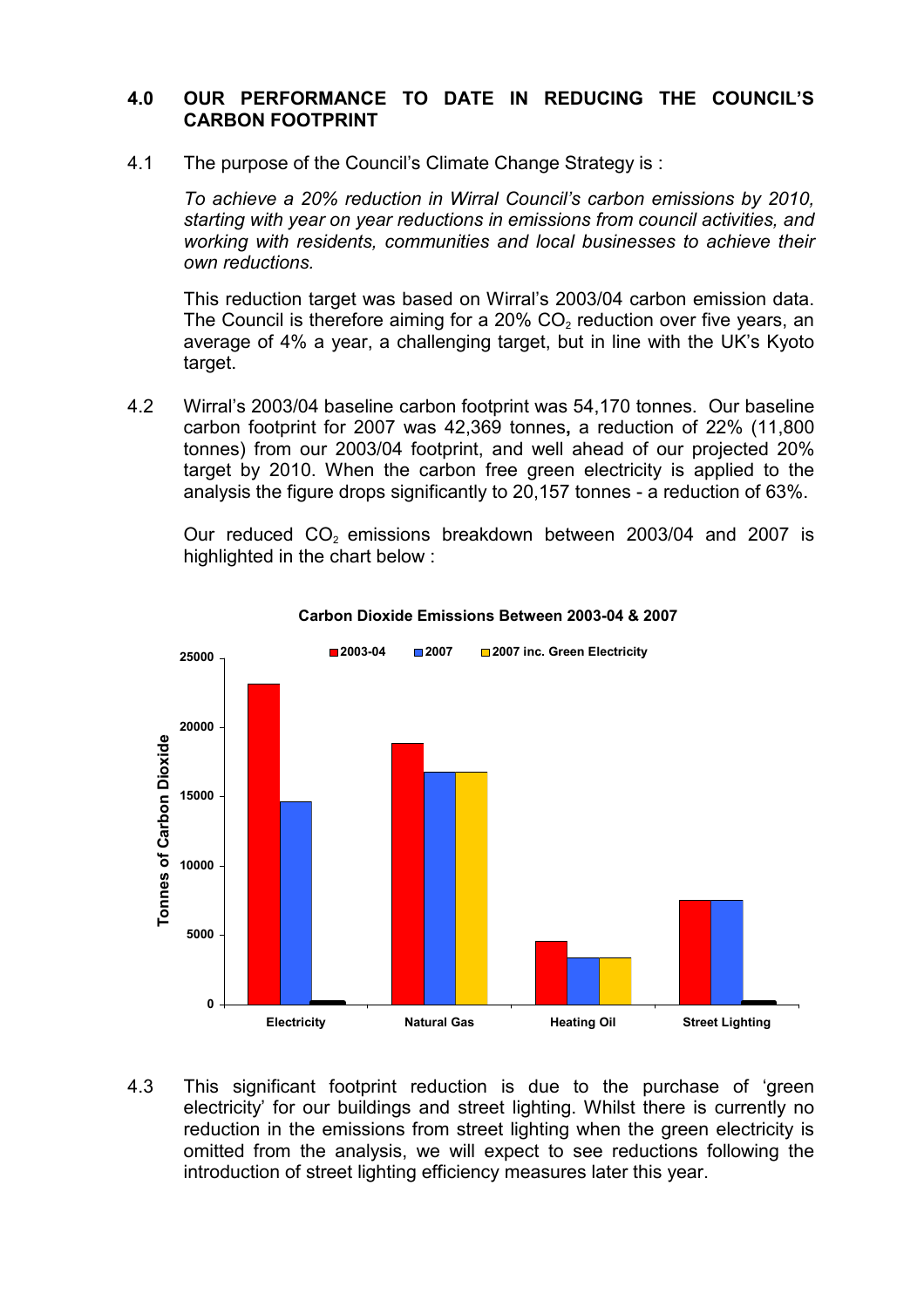## 5.0 PROGRESS UPDATE ON INDIVIDUAL COUNCIL PROJECTS

## 5.1 Investment Energy Efficiency Programme (IEEP) Phase 1

### 5.1.1 Building Energy Management System (Phase 1)

Phase 1 of the BEMS project is complete are operational. The BEMS control engineer is now in post and managing the system. Phase 1 improvements are currently being evaluated and we believe that further fine tuning will produce improved performance.

#### 5.1.2 Burner Management Units

This project is now complete a total of 68 sites were converted, ongoing inbuilt system tests suggest that we have reduced burner operations by an average of 20%.

#### 5.1.3 Leisure Sites

The Heat Recovery Systems at West Kirby Concourse, Leasowe & Woodchurch Recreation Centres are complete and operational. The installation at the Oval forms part of the refurbishment scheme and will be completed shortly.

### 5.1.4 Energy Efficiency Savings

Energy efficiency savings resulting from the three projects described above are difficult to separate as the projects were carried out over a similar period of time although we have calculated that the combined savings equate to 5,000,000 kWh's or 937 tonnes of carbon dioxide.

### 5.1.5 Building Energy Management System (Phase 2)

We have been able to condense years 2 & 3 into year 2. This will allow us to realise the benefits earlier. Phase 2 is currently being installed in the remaining 19 sites.

### 5.1.6 Water Reduction Scheme

The Pool Water Recovery System at Europa Pools is now in operation and appears to be exceeding expectations. Following a detailed survey of the various sites the contract for the remaining water saving equipment has been extended, due to operational and contractual difficulties this contract is now due to be completed shortly.

### 5.1.7 Boiler Replacement Programme

Work is continuing to identify and replace ageing systems with new boilers. Saving are made due to the improved efficiency of the new equipment being installed.

#### 5.1.8 Bill Validation Scheme

The new database is now operational and we are receiving electronic data from our suppliers, we are currently introducing an web based online meter reading service to allow sites to provide the Energy section with real-time monthly meter readings to enable us to provide accurate billing data to reduce estimates.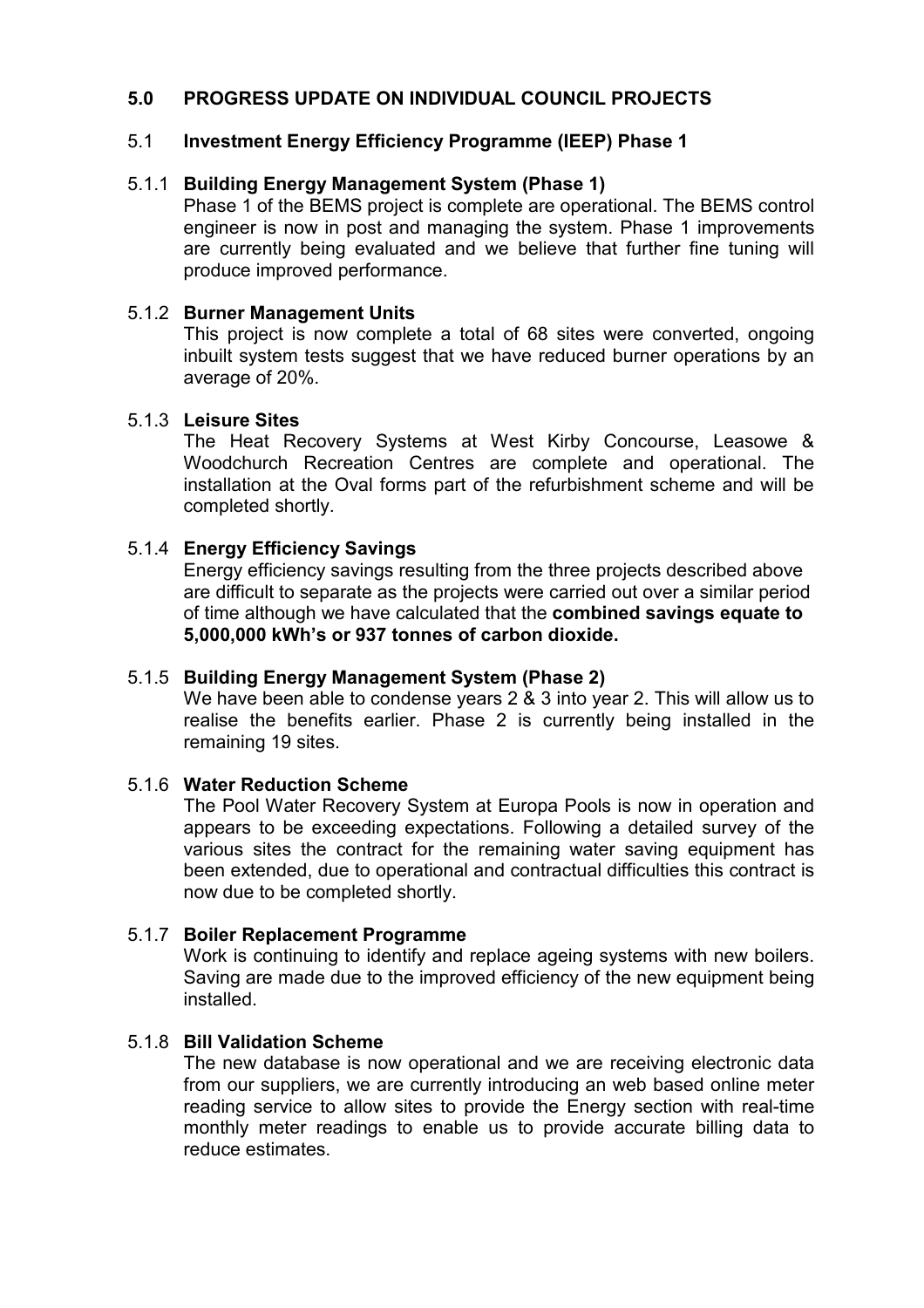## 5.2 IEEP Phase 2

### 5.2.1 Cavity Wall and Boiler House Insulation

These schemes are progressing and we will shortly be in a position to go out to tender.

5.2.2 Good Housekeeping Awareness Raising : Two Awareness Raising officers have now been appointed and will begin to develop the programme to raise awareness of the need to reduce energy use to all sites\staff. Commencing in September 2008, the officers will visit Schools and Council buildings to encourage staff and management to reduce energy waste through the use of site visits, basic audits, staff inductions, staff training, seminars, posters and displays, good housekeeping guides, green teams and newsletters.

As part of our awareness raising campaign, together with our partners Wirral NHS PCT and Cheshire & Wirral Partnership NHS Trust, we have produced a series of posters based on the cross cutting themes of energy, waste and transport. The posters will go on display later this year. The generic nature of the posters means that they will remain topical for a number of years, please refer to Appendix A to view a sample.

5.2.3 Electrical Energy Efficiency Scheme : This scheme is underway with sites, surveys and suitable schemes being identified. Areas for improvement will include improved\automatic lighting controls - energy efficient lighting the use of time clocks to control (suitable) equipment i.e. water heaters, vending machines, photo-copiers etc. - the Council wide use of software to automatically close down non-essential computers - supply voltage optimisation - variable speed drives - power factor correction - awareness raising of the efficient use of, and switching off, of equipment (refer to previous section) and the future purchase of energy efficient plant and equipment in line with our existing Sustainable Procurement Policy.

### 5.3 IEEP Phase 3

- 5.3.1 Automatic Meter Reading (AMR) Project : Using this service provision, data (daily meter reading) is transmitted from the AMR device using inbuilt GSM SMS (text messaging) technology. The data would be collected by our service provider and validated, the data would then be made available for analysis by us via their website. The data would also be sent to our suppliers to provide accurate bills. We are currently in discussions with OGC Buying Solution who are working to provide a national solution.
- 5.3.2 Street Lighting/Signage Energy Efficiency Improvements : Proposals to improve the efficient operation of Street Lighting are currently being developed. This project is subject to approval by a separate Cabinet report. The projects include - switching off all traffic signs (where illumination is no longer required as a result of a relaxation of the legal requirements) conversion of illuminated signs and bollards to night time operation only (currently signs continuously illuminated, switch to mini-photocell to allow night time illumination only) - conversion of illuminated bollards to solar power (option being implemented on all new schemes) - replacement of old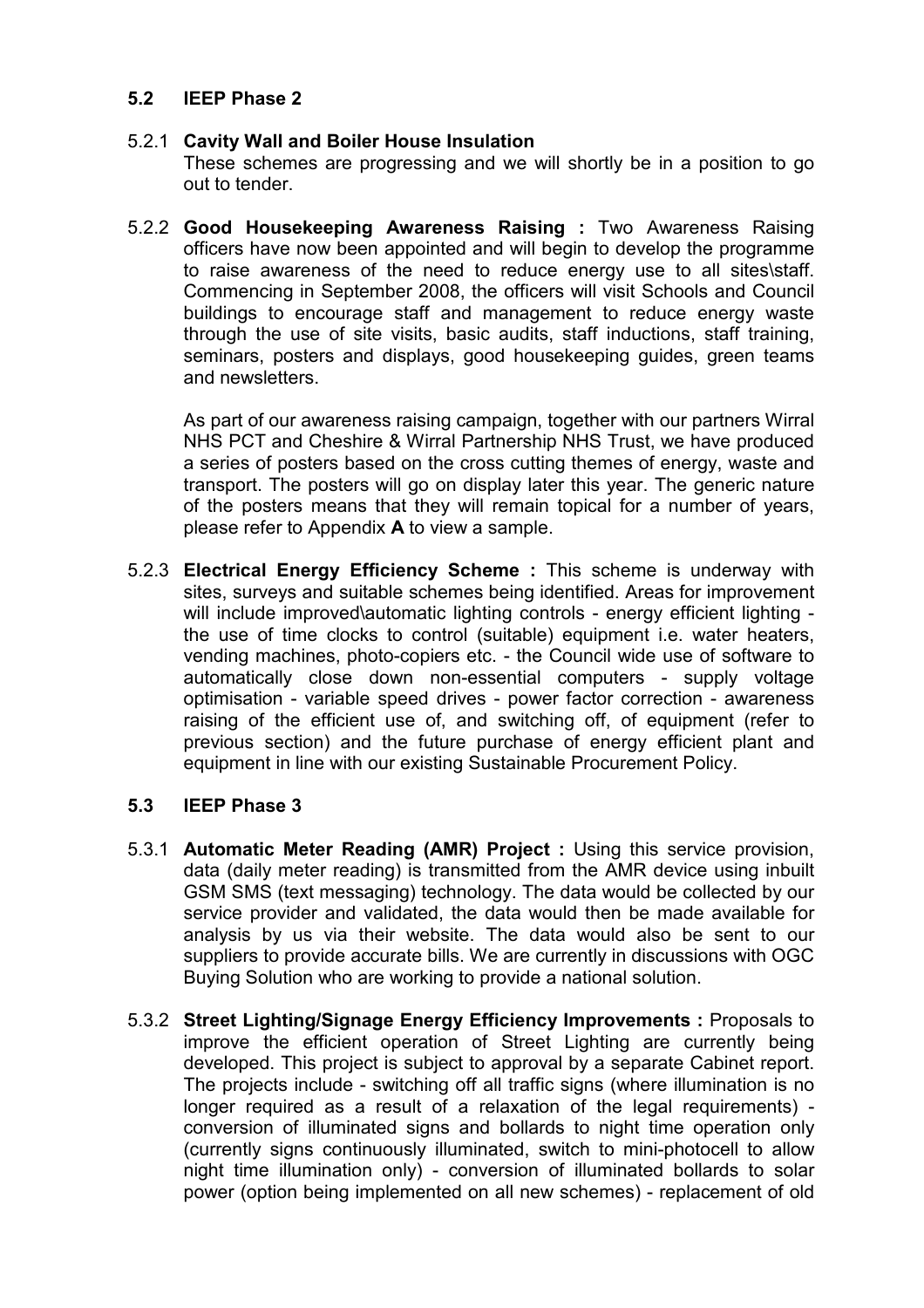equipment with more energy efficient items - dimming some streetlights for part of the night.

# 5.4 Related Energy Projects

- 5.4.1 Combined Heat and Power (CHP) Project : We are currently working on the proposal to introduce a Discounted Energy Purchase - CHP scheme at Europa Pools and West Kirby Concourse also a replacement unit at Leasowe Recreation Centre. Due to poor initial interest shown by suppliers we have only been able to attract two companies to provide proposals. A detailed report will go to Cabinet for approval in September 2008.
- 5.4.2 Carbon Reduction Commitment : The Carbon Reduction Commitment is a statutory carbon trading scheme for Public\Private sector organisations over a certain size (inc Wirral). Preparatory work commenced in 2008 for full implementation in 2010. Emissions trading is an administrative approach used to control pollution by providing economic incentives for achieving reductions in  $CO<sub>2</sub>$  emissions. Although mandatory, the Carbon Reduction Commitment will involve self-certification of emissions, backed up by auditing, rather than third-party verification. Emission allowances are to be auctioned, with the income from the auctions recycled back to the participants through a bonus or penalty according to the organisation's position in a CRC league table.
- 5.4.3 Display Energy Certificate Scheme : The statutory provision of Display Energy Certificates (DEC) and Energy Performance Certificates (EPC) for qualifying buildings etc. from October '08 will require the Council to provide the appropriate certification to all qualifying sites. Preparatory work is now underway to commence roll out to public buildings from October.
- 5.4.4 New Area Based Surface Water Charges Scheme : A review of the New Surface Water Charges Scheme introduced by United Utilities from April 2008 is under way, the revised charging mechanism will have financial implication for the Council. We are currently working to assess the implication for the Council.
- 5.4.5 Carbon Neutral Council : In a Council Notice of Motion on 29 October 2007, Council Members sought, inter alia, to achieve carbon neutrality for the borough by 2050 through the implementation of a carbon emissions reduction programme.

 Through our developing Climate Change Strategy and the work of the Nottingham Declaration Group, we are working towards reducing our carbon footprint through the various actions highlighted in this report. The green initiatives and energy efficiency projects highlighted in this report are part of an ongoing Carbon Reduction Programme.

As 93% of our current  $CO<sub>2</sub>$  emissions are from our buildings and only 7% from our transport (5% if we exclude staff business travel), striving to become carbon neutral is not a realistic or feasible option due to :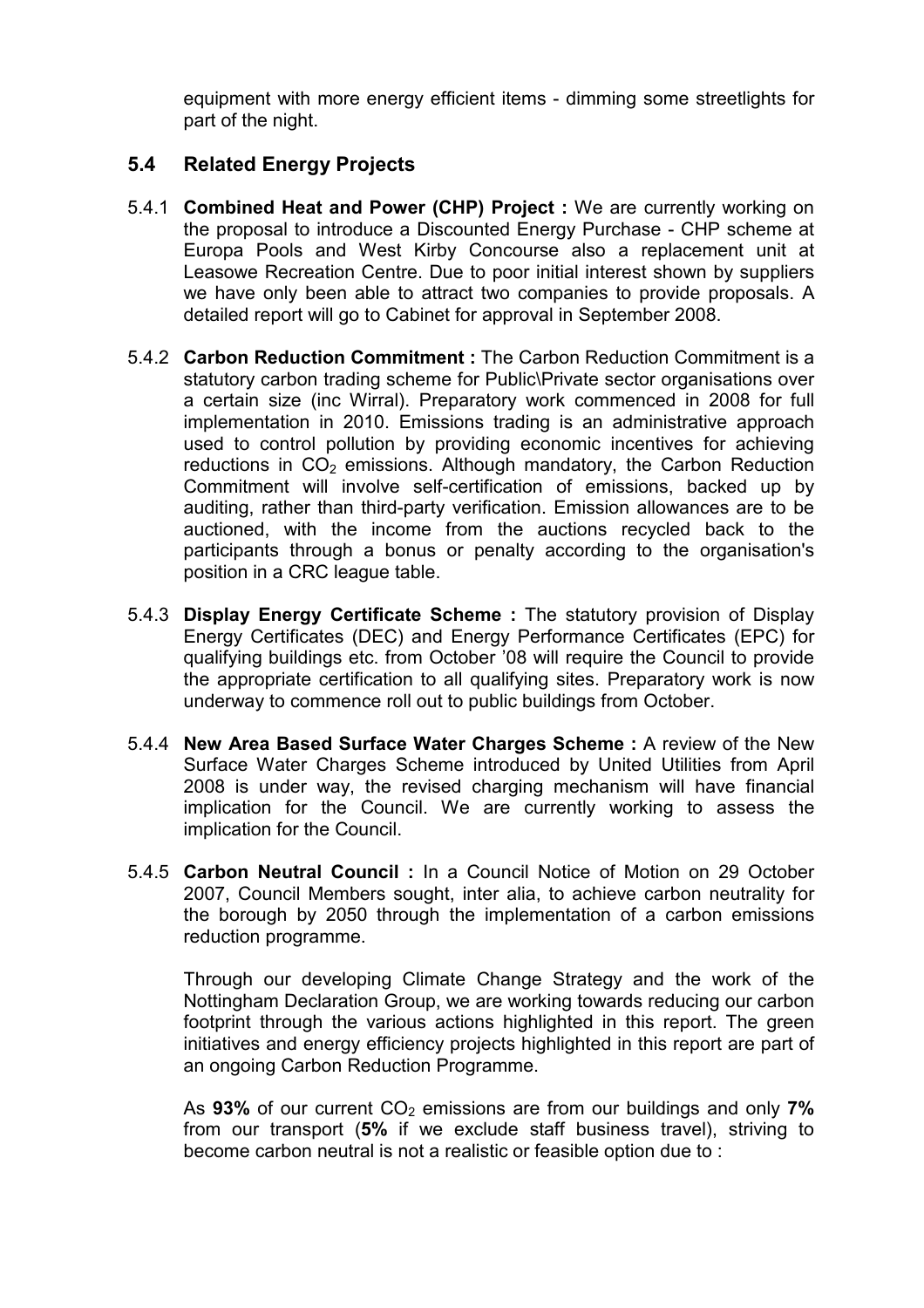- Age, type and construction of our existing property portfolio which does not lend itself at present to replacing\offsetting our use of carbon
- Not currently financially viable as we would need to replace the vast majority of our existing buildings

To realistically achieve a carbon neutral status we will need to robustly review our existing property portfolio over the next 10-15 years and provide the significant investment necessary to achieve it.

## 5.5 Microgeneration and Renewables

- 5.5.1 One member of staff is currently employed (50% of time) to develop, implement and manage the microgeneration strategy and demonstration projects. A condition of grant aid from the Low Carbon Buildings Programme (LCBP) is the use of approved contractors\suppliers. We, along with a number of other Local Authorities, have had continuing problems dealing with the approved contractors which has caused delays.
- 5.5.2 The Solar Water Heating scheme at Europa Pools is now operational. We have now received approval (in principle) from the Landlord to commence the Photovoltaic scheme at Cheshire Lines Building. An application for planning permission will shortly be submitted for the Wind Generator at the Thurstaston Visitors Centre. The Micro CHP at Pensall House is currently under development.
- 5.5.3 A Capital Bid submission was made in November 2007 to implement future schemes. The bid was successful and £180K of funding was approved from the Council's 2008/09 budget (plus matched funding from the LCBP).
- 5.5.4 To ensure that we are able to work towards a Carbon Neutral Wirral, it is proposed to extend the microgeneration project to include all renewable technologies currently available. This will expand the types of technologies we can install, and it will also increase the size of equipment that the Council can install as the definition of microgeneration is limited in both the types of technologies used and their size.

## 5.6 'Green Building' Specifications

- 5.6.1 The development of 'Wirral GreenSpec' is underway in the Department's Design Consultancy. This green specification will ensure the design of more energy and resource efficient buildings, roads and infrastructure on all Council capital projects. 'GreenSpec' will profile a range of accredited 'green' or recycled building materials that will reduce the carbon footprint of the Council's building and civil construction projects. Key areas of focus within the GreenSpec programme will be :
	- Reduce/Reuse/Recycle
	- Biodiversity
	- Variable Rainfall
	- Sustainable Energy Sources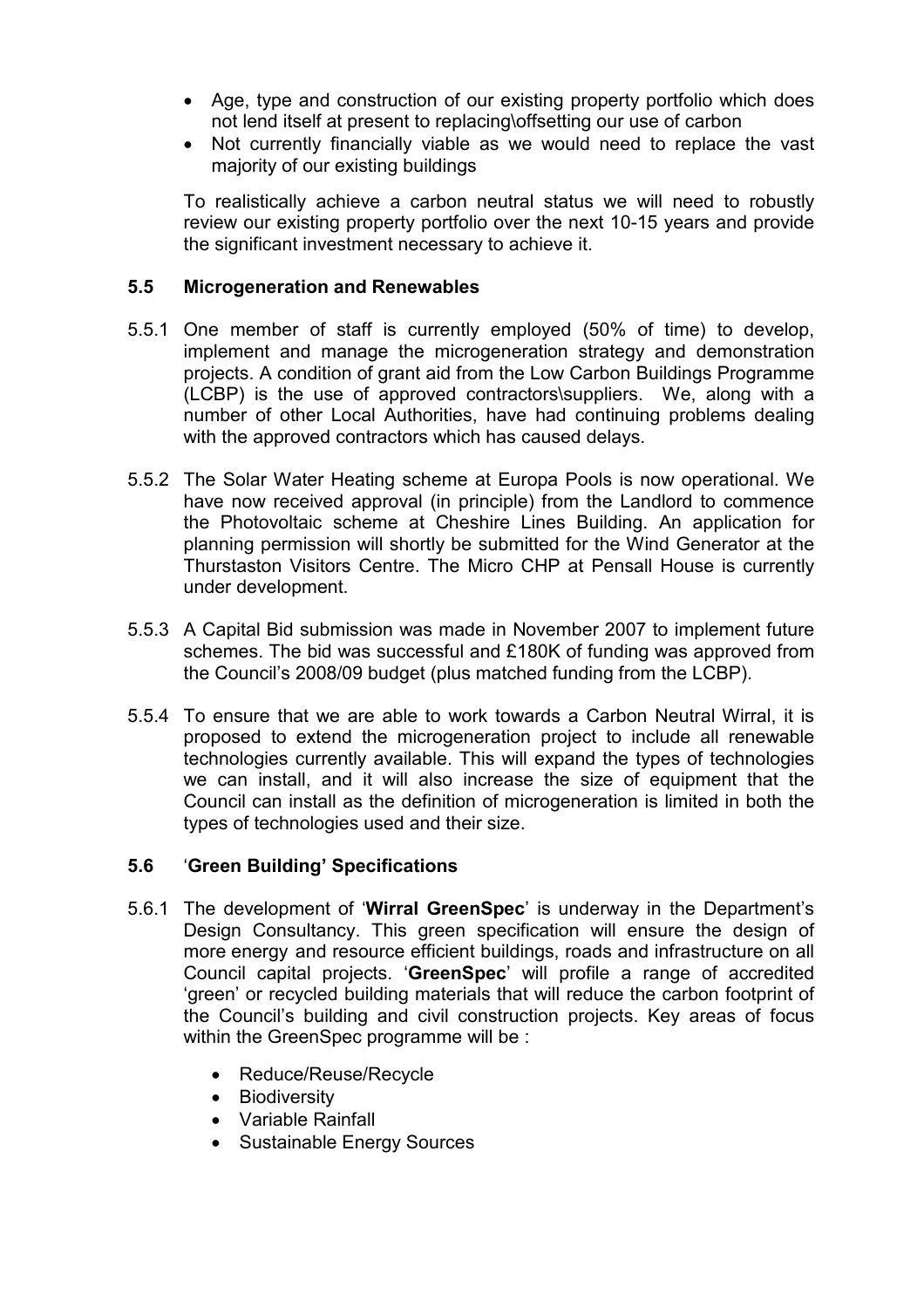A series of staff seminars will be rolled out in Autumn 2008 to introduce 'Wirral GreenSpec' to Technical Services design staff and colleagues from 'client' departments across the Council.

5.6.2 Key Education Projects : The £26M Woodchurch 'Building Schools For the Future' project will be designed to achieve BREEAM 'Very Good' as a minimum standard, and has been specifically funded by DCSF to achieve 60% carbon reduction on 2002 Building Regulations standards. This has the potential to save 250 tonnes of  $CO<sub>2</sub>$  per annum. A number of low carbon technologies are also being evaluated by the design team including biomass, solar hot water, wind turbines and ground source heat pumps, with a view to incorporating some of these into the scheme. This is in addition to high levels of thermal insulation and thermal mass, high efficiency mechanical and electrical design and a rainwater harvesting system for WC flushing proposed for the building.

The approx £11M New Primary Schools Programme for Park Primary and Pensby Primary schools will build upon in-house research and experience gained during the Children's Centre programme. This programme made use of super-insulated timber frames, recycled cellulose boards, natural linoleum flooring, solar hot water and water based finishes as well as low energy mechanical and electrical fittings and controls, and low water use sanitary fittings. The first of these projects, Park Primary School, is at early consultation and design stage, and additional 'green' proposals being considered include passive solar design, rainwater harvesting, recycled rubber play surfacing, high recycled content bricks and blocks, and recycling the rubble from the old school for use in construction. Again the design team intend to achieve BREEAM 'Very Good' as a minimum standard, with an aspiration towards an 'Excellent' rating.

## 5.7 Site Waste Management Plans

- 5.7.1 UK construction produces an estimated 70 million tonnes of waste each year - three times more than that produced by all the country's households put together. Construction also uses 53% of all primary materials and has the second biggest environmental footprint in the UK after food production.
- 5.7.2 There is growing legislation for UK businesses to operate more sustainably, but there are also benefits for companies in the construction industry which do so. From  $6<sup>th</sup>$  of April 2008, for example, it became compulsory for contractors to develop and have Site Waste Management Plans (SWMP) in place on all construction projects over £300,000 in value.
- 5.7.3 We have now amended the Council's Standard Contract documentation to now include the requirement for SWMPs to be provided by contractors on all Council construction projects above this £300,000 value threshold. The implementation of SWMPs by contractors will be monitored by the Department's appointed project officers and/or clerk of works.

### 5.8 Waste Minimisation and Recycling

5.8.1 There is an established recycling collection system in most Council buildings. Technical Services intends to carry out a detailed audit of the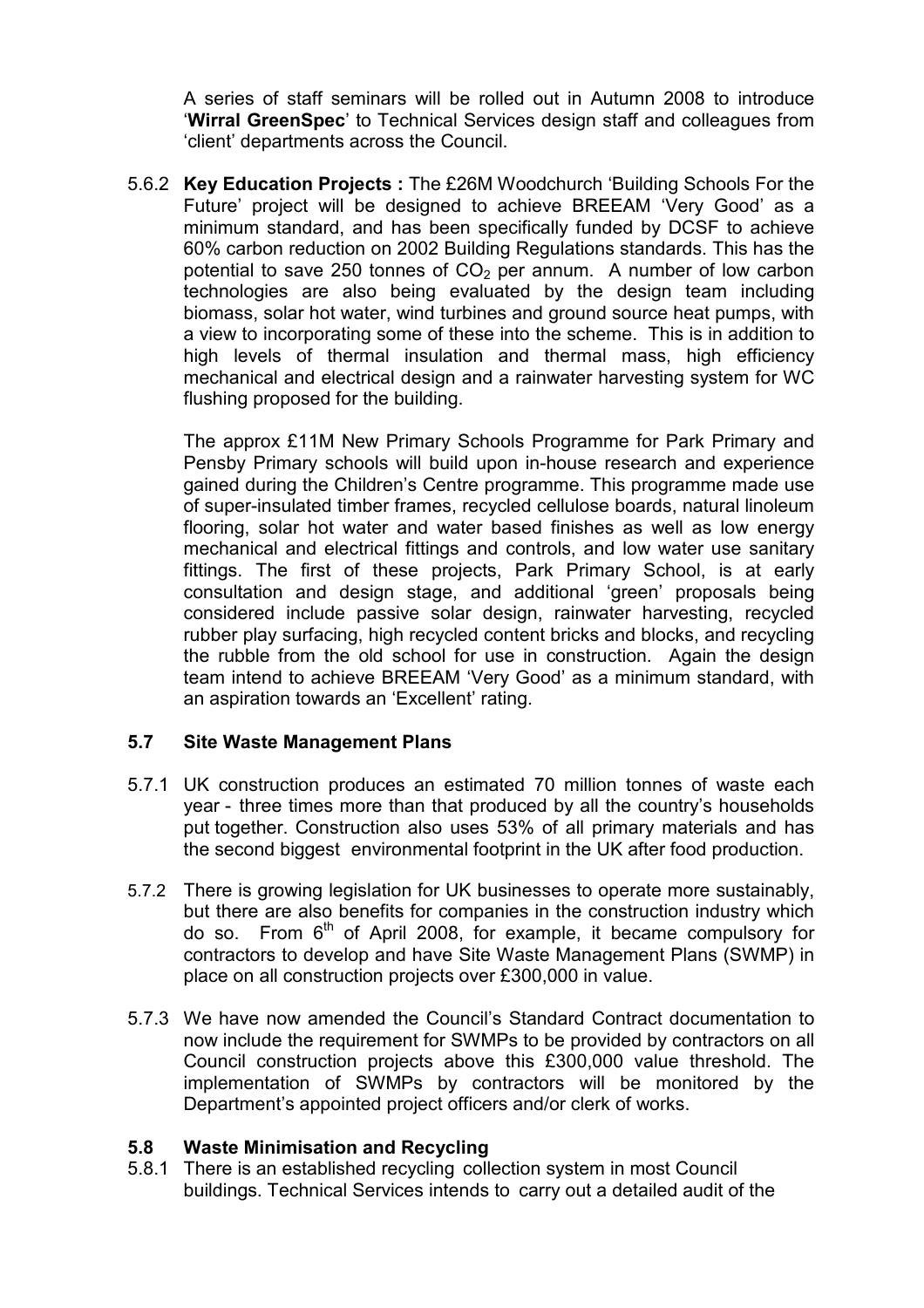current situation to establish if there are any gaps in the recycling service requiring further investment. Technical Services will report back on the findings of the audit and will make recommendations to Members in a future report. The detailed audit will also gather information on the use of plastic bags within Council buildings. This will establish baseline information for the Notice of Motion on the use of plastic bags. The aim of both of these projects will be to increase recycling within the Council and to minimise the amount of plastic bags used until Wirral becomes a plastic bag free Council.

## 5.9 Reducing Council Mileage

5.9.1 Wirral Council has had an adopted Travel Plan in place since 2002. The current Travel Plan approved by Cabinet in 2006 has modal share and mileage reduction targets for the end of 2009/10. It is a package of practical measures with the aim of improving access by all modes of travel, improving choices for everyone. Examples of measures implemented include a tax free cycle and annual bus ticket purchase scheme for staff, cycle facilities and promotional events. A snapshot survey was undertaken in November 2007 to ascertain progress made towards mode share targets. The results were as follows:

| <b>Mode</b>         | Nov 2005<br>Survey<br>All sites | <b>Target by</b><br>end<br>2009/10 | <b>Nov 2007</b><br><b>Snapshot</b><br><b>Survey</b> |
|---------------------|---------------------------------|------------------------------------|-----------------------------------------------------|
| Car alone           | 61.2%                           | 55%                                | 55.7%                                               |
| Car with<br>others  | 17%                             | 20%                                | 15.6%                                               |
| Public<br>Transport | 9.7%                            | 12%                                | 19.3%                                               |
| <b>Bus</b>          | 5.6%                            | 6.5%                               | 8.6%                                                |
| Train               | 4.1%                            | 5.5%                               | 10.7%                                               |
| Walk                | 8.6%                            | 10%                                | 5.3%                                                |
| Cycle               | 2.1%                            | 3%                                 | 1.2%                                                |
| Other               |                                 |                                    |                                                     |

- 5.9.2 These interim results suggest that there has been a reduction in the number of staff travelling to work by car alone. Results suggest a decrease in the number of staff walking and cycling. However, lower numbers of staff using more active modes and high public transport use reflects a greater number of survey responses from main council buildings within the Birkenhead and Wallasey Town Hall rather than more outlying sites.
- 5.9.3 The Council has seen a 3% reduction in staff business mileage from 2003/4 to 2007/08, although not by a huge amount, this has nevertheless, reduced our CO2 footprint by 29 tonnes of CO2 from 2003/4 to 2007/08, or the equivalent of the Council planting 1,450 trees.
- 5.9.4 Wirral is successfully implementing a range of measures including the introduction of facilities, policy changes, and promotional events which are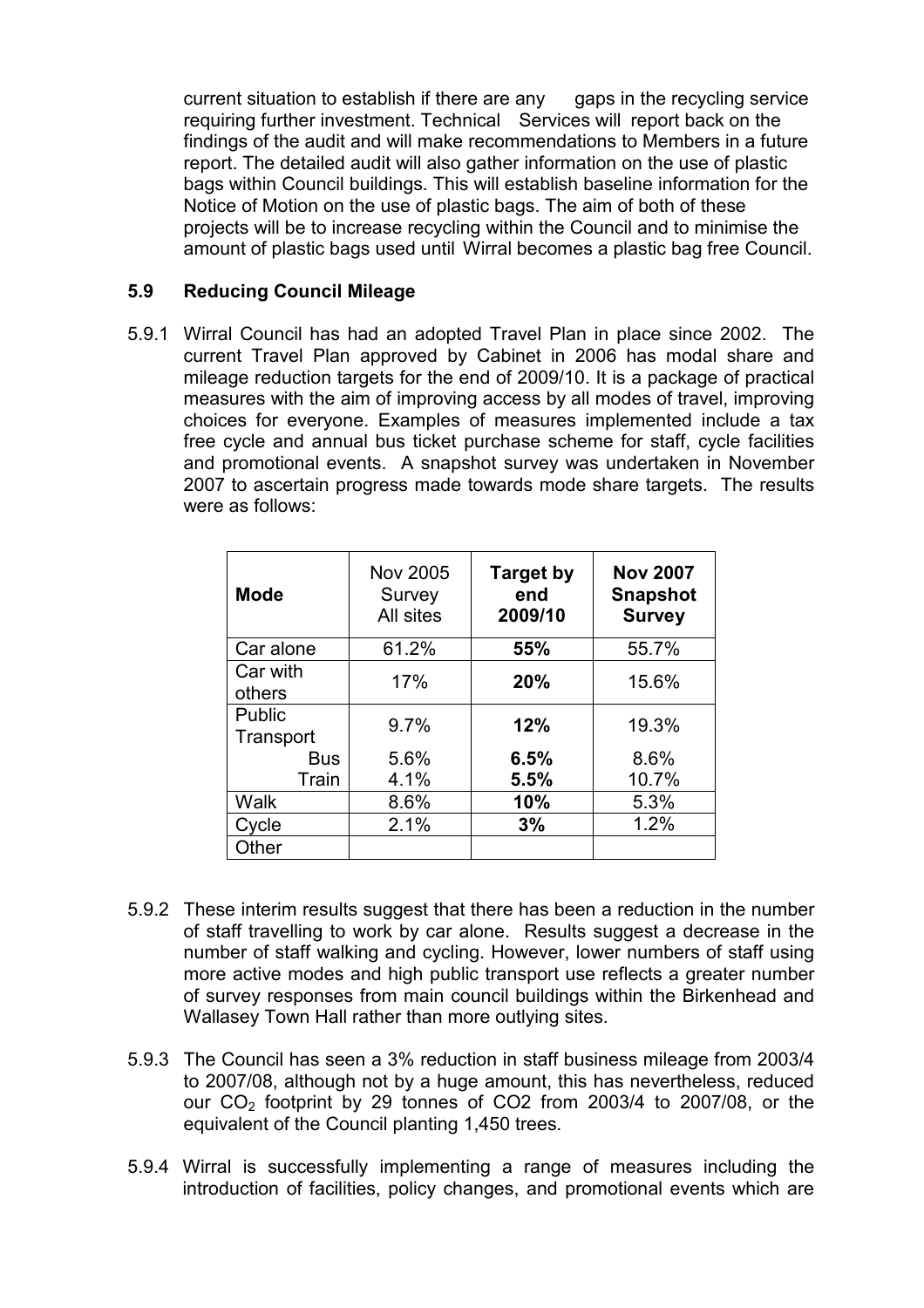not only demonstrating a reduction in the number of staff travelling to work by car and on council business but are also reducing the council's carbon footprint, promoting a healthier workforce and setting a positive example to the public and business community.

## 5.10 Grounds Maintenance/Arboricultural Contract

- 5.10.1 In terms of the service delivery of the grounds maintenance the contractor has divided the Borough into operational areas to avoid unnecessary travel by operatives and the transportation of maintenance equipment. The contractor has also recently purchased more efficient grass cutting equipment to improve the fortnightly grass cutting operation the new mowers have increased manoeuvrability reducing the time taken to cut highway verges.
- 5.10.2 The arboricultural contractor is to survey all 20,000+ highway trees in the Borough to ascertain their condition and then based on the results of this survey to prepare a 3 year programme of maintenance, beginning with those trees considered to be high risk as a priority. All arboricultural arisings from the 3 year maintenance operation will be recycled as "biomass woodchip" which is a sustainable low/neutral carbon fuel used in the energy industry.

## 5.11 Highway and Engineering Services

- 5.11.1 As part of the current procurement process for the new HESPE Contract, tendering companies are required to provide details of their Environmental Policies, Environmental Management Systems and include practical details of how they will minimise the carbon footprint and overall environmental impact of administering the contract.
- 5.11.2 Agile working has recently been introduced in the Highway Maintenance Division as part of the statutory highway inspection procedures. This has significantly reduced Highway Maintenance staff mileage as regular trips back to the office base are no longer necessary.

### 5.12 Council Transport

- 5.12.1 The majority of the Council's transport fleet (200+ vehicles) currently runs on a 5% bio diesel mix and has been for over 18 months. A pilot project commenced in April 2008 fuelling 40 Operational Services vehicles with a 20% bio diesel mix.
- 5.12.2 No problems have been experienced with the 5% bio mix up to date, nor with any of the 20% mix. Manufacturers still maintain that anything over the 5% mix could compromise the vehicle warranties, and for this reason all the vehicles placed on the 20% bio mix trial are out of manufacturers' warranties.
- 5.12.3 The 20% bio trial is initially for a period of 12 months, and during this time we will monitor any ill effects (if any) on the 40 vehicles taking part, and we will also look at vehicle fuel consumptions for any efficiency improvements.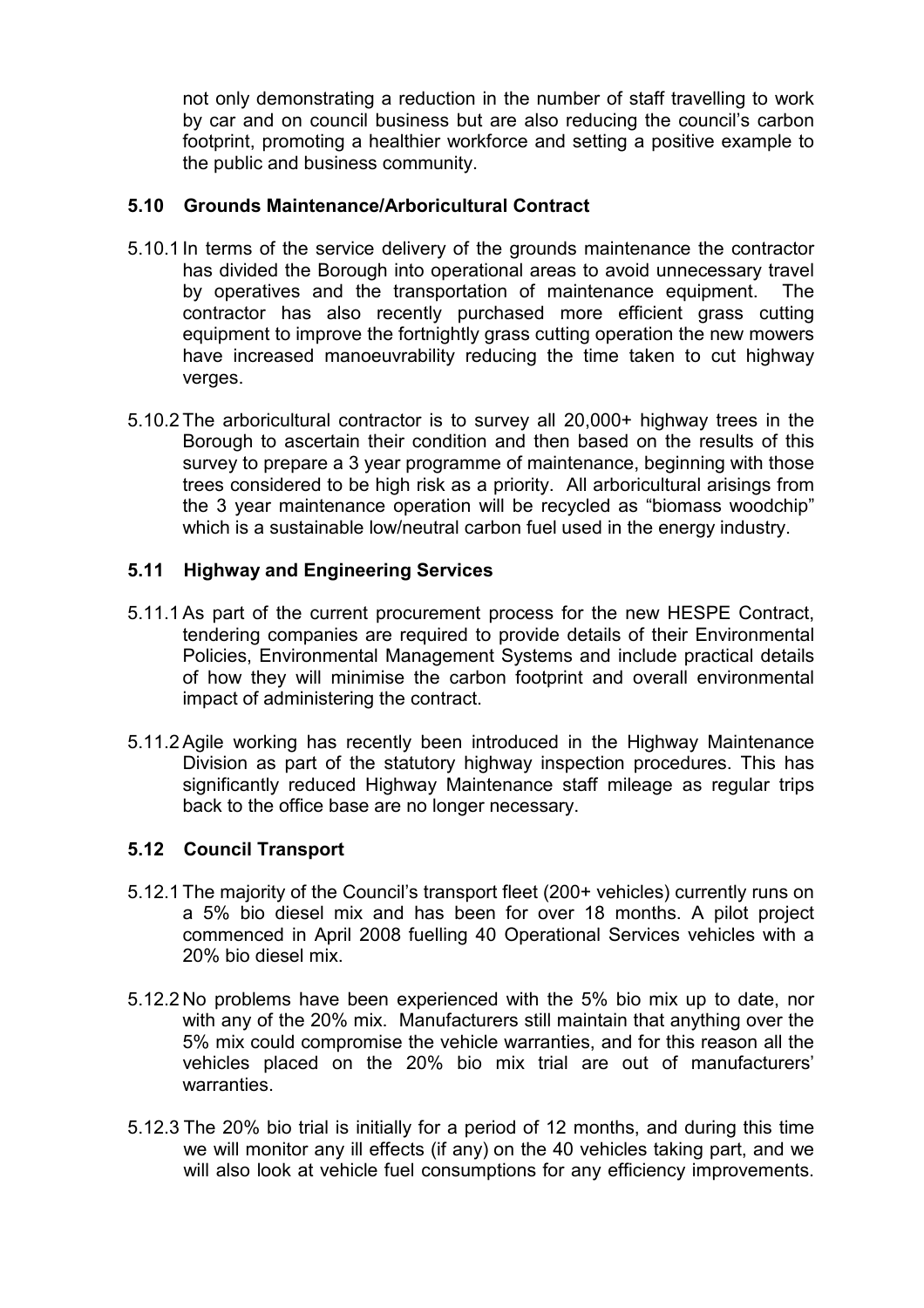Findings from the pilot will be shared with Transport and Travel Research (TTR) and EU energy network, which is being coordinated by Merseytravel.

5.12.4 It is noted that recent concerns have been expressed in relation to the overall environmental impact of bio-fuels and this will be taken into account when reviewing the success of these trials and future Council policy in this area.

## 6.0 ARRANGEMENTS FOR MONITORING DELIVERY OF THE PLAN

- 6.1 The proposed monitoring and delivery of the Carbon Footprint Reduction Projects will be as follows:
	- Regular updates to Nottingham Declaration Working Group meetings, held approx every 6 weeks
	- Technical Services Business Planning and Performance Management arrangements based on PIMS and regular reports to Chief Officers Management Team, the Cabinet Member and Overview & Scrutiny Committee in the usual manner
	- Regular informal Cabinet Member briefings.

## 7.0 STAFFING and FINANCIAL IMPLICATIONS

- 7.1 The various projects in this Plan are largely funded from within existing Technical Services budgets though it is important to note the 2008/9 Policy Option of £115,000 approved by Cabinet on 21 February 2008 (Minute 523 refers) will be used to deliver related projects in this area during the current financial year.
- 7.2 The delivery of these various Projects has and will continue to be from within existing Technical Services staffing resources, plus the additional posts previously agreed by Cabinet (the two Energy Awareness Officers).
- 7.3 Technical Services staff currently based in the Energy Conservation team will be transferring to the new Legal. HR and Asset Management Department sometime during Autumn 2008. The Energy Conservation initiatives highlighted at 5.1 to 5.5 above, will continue from this new Department.

## 8.0 EQUAL OPPORTUNITIES IMPLICATIONS

8.1 There are no specific implications under this heading.

## 9.0 PLANNING IMPLICATIONS

9.1 There are no specific implications under this heading.

## 10.0 COMMUNITY SAFETY and HUMAN RIGHTS IMPLICATIONS

10.1 There are no specific implications under these headings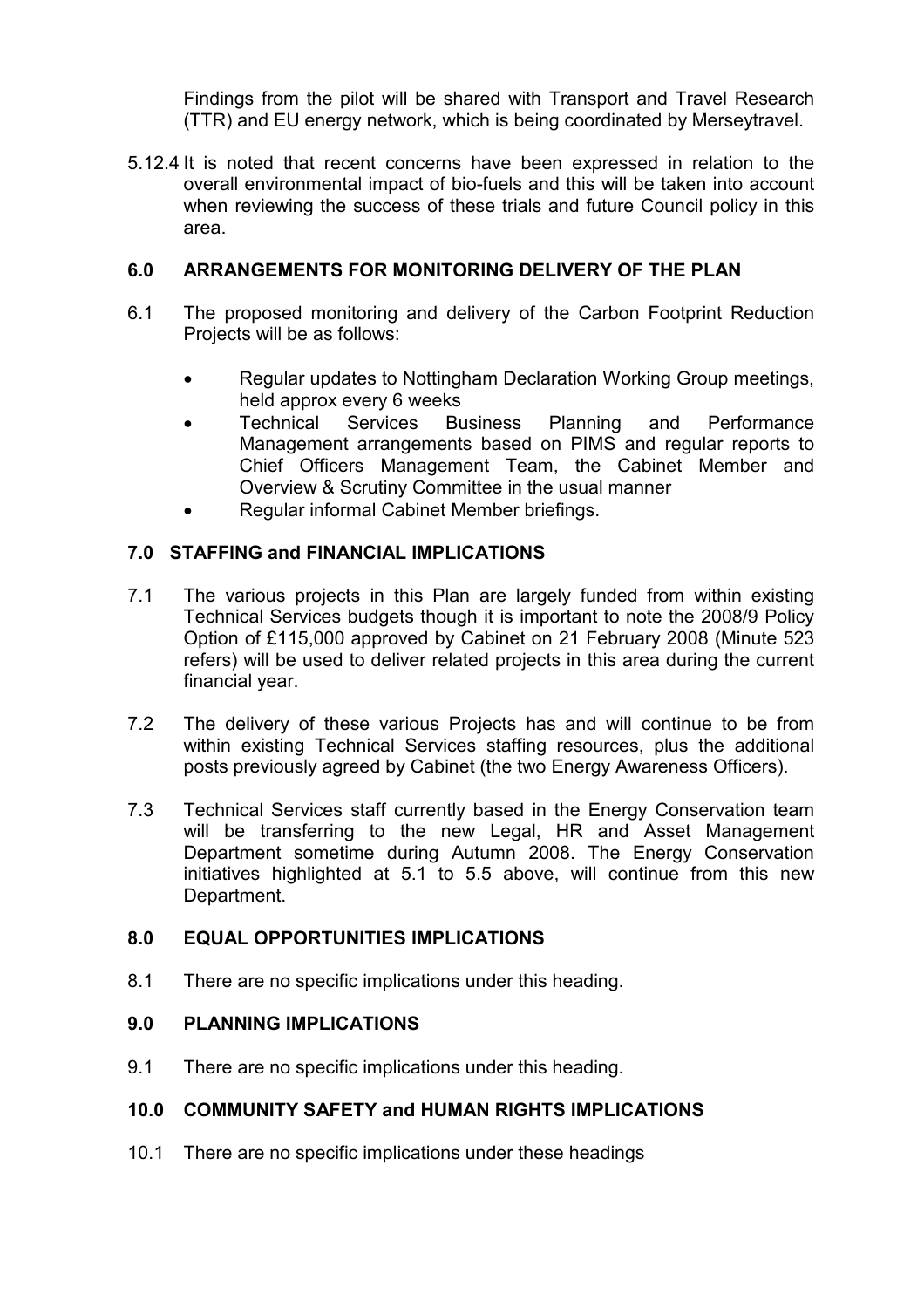## 11.0 LOCAL AGENDA 21 IMPLICATIONS

11.1 We will reduce the Council's Carbon Footprint by improving our energy efficiency, reducing our energy needs and improving our overall environmental performance. Our progress and performance to date will enable us to take a lead and encourage local partners and communities to reduce CO2 emissions across all sectors in the borough.

### 12.0 SOCIAL INCLUSION IMPLICATIONS

12.1 There are no specific implications under this heading.

## 13.0 ANTI-POVERTY IMPLICATIONS

13.1 There are no specific implications under this heading.

#### 14.0 ACCESS TO INFORMATION ACT

14.1 There are no specific implications under this heading.

#### 15.0 LOCAL MEMBER SUPPORT IMPLICATIONS

15.1 The Council's Carbon Footprint Reduction projects are borough wide.

#### 16.0 RECOMMENDATIONS

- 16.1 Cabinet is requested to:
	- (i) Note the performance and progress of the various Council 'Carbon Footprint Reduction' projects to date undertaken by the Technical Services Department.
	- (ii) Endorse the further 'Carbon Footprint Reduction' projects proposed
	- (iii) Endorse the proposed arrangements for monitoring the delivery of these projects including regular informal briefings for the Cabinet Member for Environment.

## DAVID GREEN DIRECTOR, TECHNICAL SERVICES

This report was prepared by Brian Anderson, Head of Building Design and Development Control who can be contacted on 606 2308 and Tony Dodd, Energy Manager, who can be contacted on 606 2354.